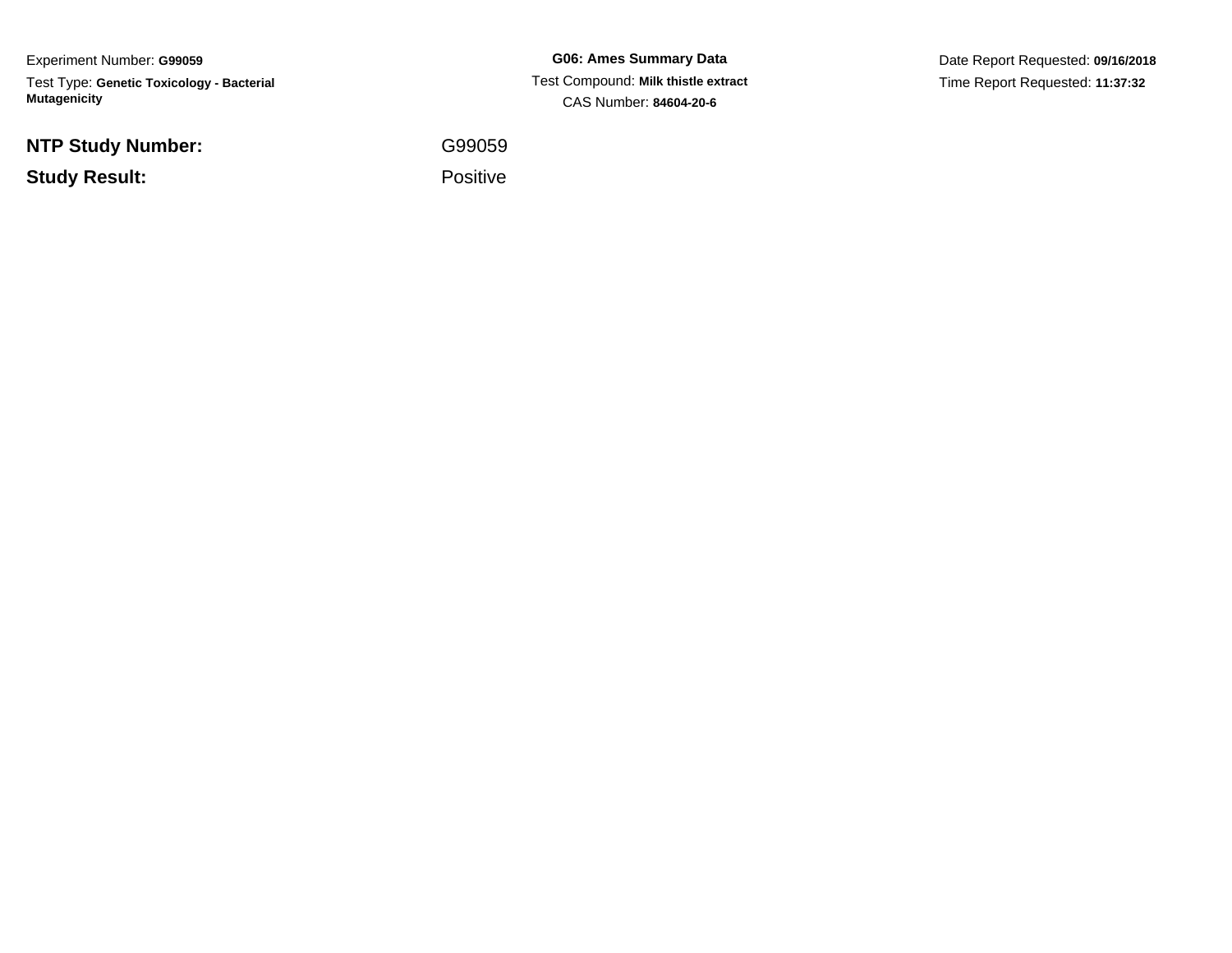Test Type: **Genetic Toxicology - Bacterial Mutagenicity**

# **G06: Ames Summary Data** Test Compound: **Milk thistle extract**CAS Number: **84604-20-6**

Date Report Requested: **09/16/2018**Time Report Requested: **11:37:32**

|                               |                   |                   | Strain: TA100          |                        |                     |
|-------------------------------|-------------------|-------------------|------------------------|------------------------|---------------------|
| Dose (ug/Plate)               | <b>Without S9</b> | <b>Without S9</b> | <b>With 30% Rat S9</b> | <b>With 30% Rat S9</b> | With 30% Hamster S9 |
| Vehicle Control <sup>1</sup>  | $67 \pm 6.7$      | $76 \pm 5.4$      | $106 \pm 4.6$          | $106 \pm 2.2$          | $84 \pm 7.0$        |
| 125.0                         | $92 \pm 10.4$     | $78 \pm 5.9$      |                        |                        |                     |
| 250.0                         | $86 \pm 6.1$      |                   |                        | $52 \pm 2.1$           | $96 \pm 6.9$        |
| 375.0                         |                   | $84 \pm 7.3$      | $65 \pm 11.0$          |                        |                     |
| 500.0                         | $86 \pm 4.7$      |                   |                        | $57 \pm 4.9$           | $81 \pm 4.0$        |
| 750.0                         |                   | $92 \pm 4.7$      | $68 \pm 3.8$           |                        |                     |
| 1500.0                        | $80 \pm 3.5$      | $81 \pm 9.8$      | $70 \pm 4.2$           | $32 \pm 4.2$           | $78 \pm 3.7$        |
| 3000.0                        | $92 \pm 15.2$     | $60 \pm 5.2$      | $73 \pm 4.2$           | $44 \pm 2.5$           | $77 \pm 6.4$        |
| 6000.0                        | Toxic             | Toxic             | $107 \pm 4.6$          | $92 \pm 9.6$           | $101 \pm 12.5$      |
| 10000.0                       |                   |                   | $74 \pm 7.0$           | $48 \pm 6.7^p$         | $77 \pm 7.9^p$      |
| <b>Trial Summary</b>          | Negative          | Negative          | Negative               | Negative               | Negative            |
| Positive Control <sup>2</sup> | $680 \pm 20.7$    | $590 \pm 12.3$    |                        |                        |                     |
| Positive Control <sup>3</sup> |                   |                   | $267 \pm 14.2$         |                        |                     |
| Positive Control <sup>4</sup> |                   |                   |                        | $339 \pm 72.3$         |                     |
| Positive Control <sup>5</sup> |                   |                   |                        |                        | $687 \pm 51.7$      |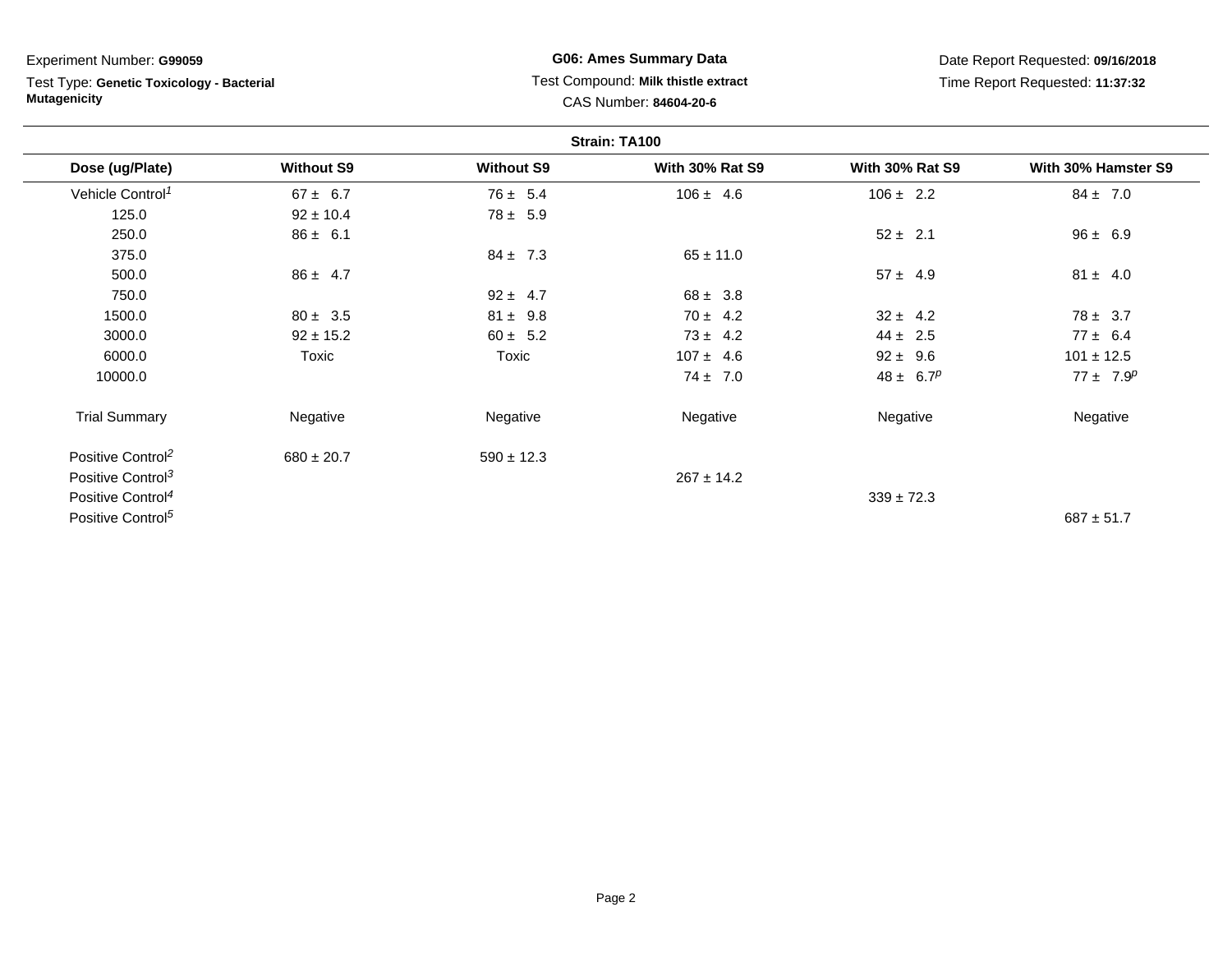Test Type: **Genetic Toxicology - Bacterial Mutagenicity**

### **Strain: TA100**

| Dose (ug/Plate)               | With 30% Hamster S9 |
|-------------------------------|---------------------|
| Vehicle Control <sup>1</sup>  | $83 \pm 1.3$        |
| 125.0                         |                     |
| 250.0                         | $91 \pm 2.2$        |
| 375.0                         |                     |
| 500.0                         | $106 \pm 1.7$       |
| 750.0                         |                     |
| 1500.0                        | $94 \pm 3.8$        |
| 3000.0                        | $119 \pm 11.1$      |
| 6000.0                        | $141 \pm 10.2$      |
| 10000.0                       | $82 \pm 6.7$        |
| <b>Trial Summary</b>          | Equivocal           |
| Positive Control <sup>2</sup> |                     |
| Positive Control <sup>3</sup> |                     |
| Positive Control <sup>4</sup> |                     |
| Positive Control <sup>5</sup> | $611 \pm 37.2$      |
|                               |                     |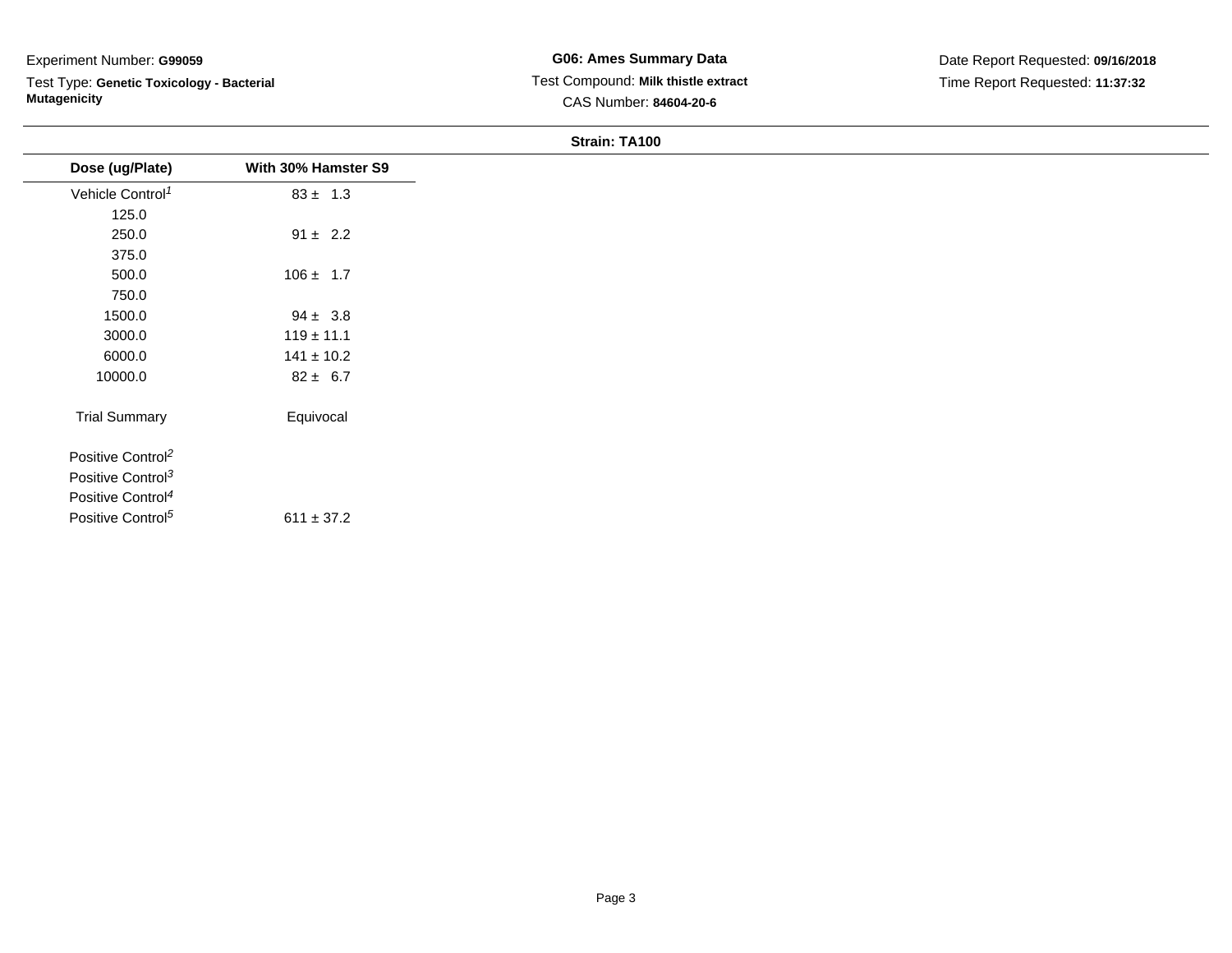Test Type: **Genetic Toxicology - Bacterial Mutagenicity**

# **G06: Ames Summary Data** Test Compound: **Milk thistle extract**CAS Number: **84604-20-6**

Date Report Requested: **09/16/2018**Time Report Requested: **11:37:32**

|                               |                   |                   | <b>Strain: TA98</b>    |                        |                     |
|-------------------------------|-------------------|-------------------|------------------------|------------------------|---------------------|
| Dose (ug/Plate)               | <b>Without S9</b> | <b>Without S9</b> | <b>With 30% Rat S9</b> | <b>With 30% Rat S9</b> | With 30% Hamster S9 |
| Vehicle Control <sup>1</sup>  | $23 \pm 3.5$      | $22 \pm 0.7$      | $26 \pm 3.8$           | $34 \pm 2.6$           | $33 \pm 5.0$        |
| 125.0                         | $38 \pm 0.9$      | $23 \pm 1.0$      |                        |                        |                     |
| 250.0                         | $35 \pm 1.7$      |                   |                        | $40 \pm 4.7$           | $53 \pm 1.7$        |
| 375.0                         |                   | $25 \pm 6.8$      | $60 \pm 6.6$           |                        |                     |
| 500.0                         | $30 \pm 3.8$      |                   |                        | $57 \pm 5.4$           | $54 \pm 5.9$        |
| 750.0                         |                   | $23 \pm 3.6$      | $71 \pm 8.1$           |                        |                     |
| 1500.0                        | $42 \pm 2.2$      | $26 \pm 2.5$      | $110 \pm 2.6$          | $137 \pm 1.9$          | $97 \pm 3.6$        |
| 3000.0                        | $46 \pm 4.0$      | $38 \pm 4.8$      | $177 \pm 8.2$          | $157 \pm 3.7$          | $160 \pm 4.6$       |
| 6000.0                        | $30 \pm 3.0$      | Toxic             | $210 \pm 8.4$          | $235 \pm 9.2$          | $164 \pm 6.9$       |
| 10000.0                       |                   |                   | $232 \pm 4.3$          | $152 \pm 22.1$         | $204 \pm 36.1^p$    |
| <b>Trial Summary</b>          | Equivocal         | Negative          | Positive               | Positive               | Positive            |
| Positive Control <sup>6</sup> |                   |                   | $482 \pm 22.6$         | $470 \pm 16.0$         | $3560 \pm 87.6$     |
| Positive Control <sup>7</sup> | $729 \pm 34.7$    | $692 \pm 24.7$    |                        |                        |                     |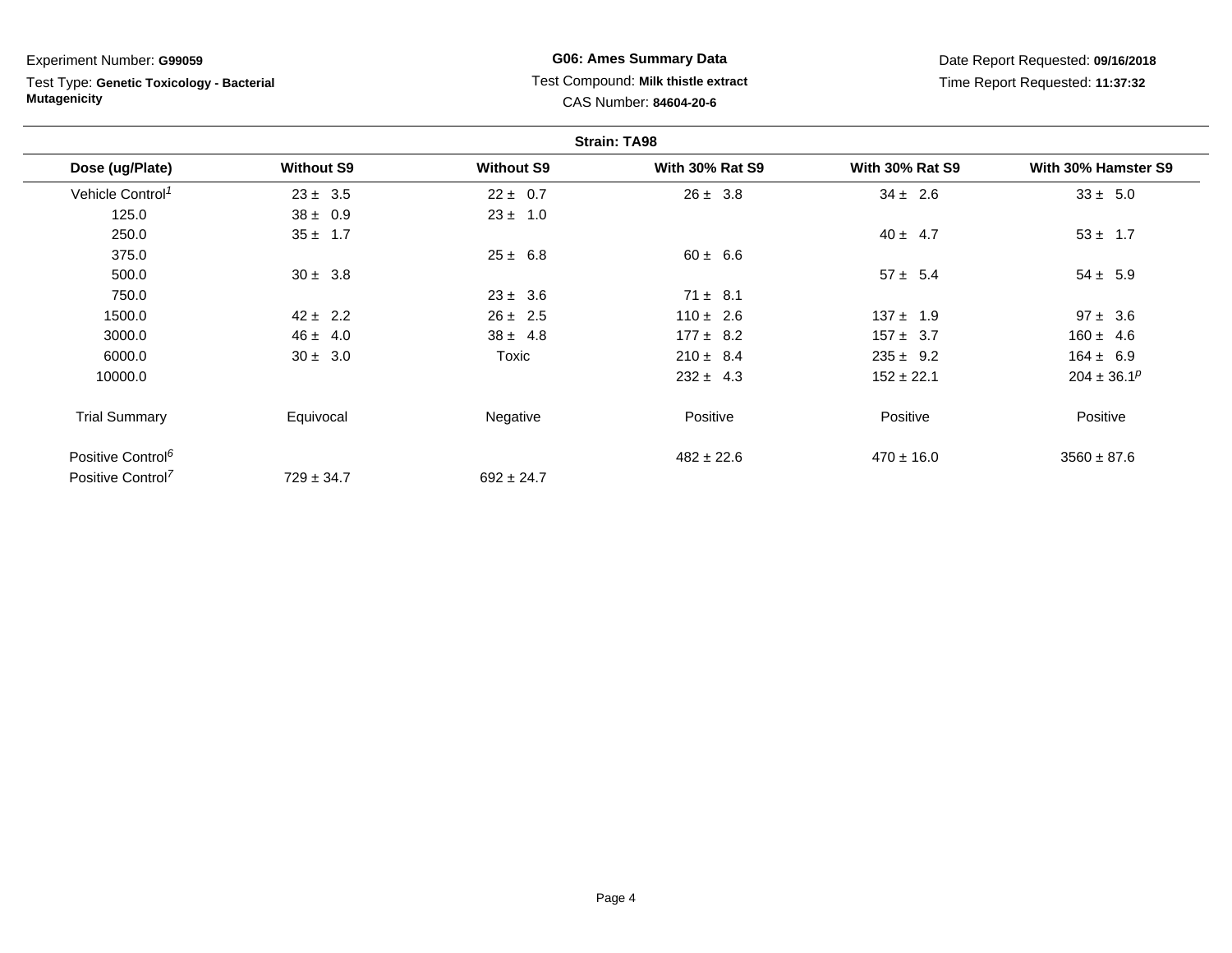Test Type: **Genetic Toxicology - Bacterial Mutagenicity**

#### **Strain: TA98**

|                                                                |                     | 0.14111.1700 |
|----------------------------------------------------------------|---------------------|--------------|
| Dose (ug/Plate)                                                | With 30% Hamster S9 |              |
| Vehicle Control <sup>1</sup>                                   | $38 \pm 3.5$        |              |
| 125.0                                                          |                     |              |
| 250.0                                                          | $49 \pm 7.0$        |              |
| 375.0                                                          |                     |              |
| 500.0                                                          | $49 \pm 3.0$        |              |
| 750.0                                                          |                     |              |
| 1500.0                                                         | $100 \pm 19.7$      |              |
| 3000.0                                                         | $151 \pm 8.5$       |              |
| 6000.0                                                         | $198 \pm 3.5$       |              |
| 10000.0                                                        | $212 \pm 5.9^p$     |              |
| <b>Trial Summary</b>                                           | Positive            |              |
| Positive Control <sup>6</sup><br>Positive Control <sup>7</sup> | $4052 \pm 39.5$     |              |